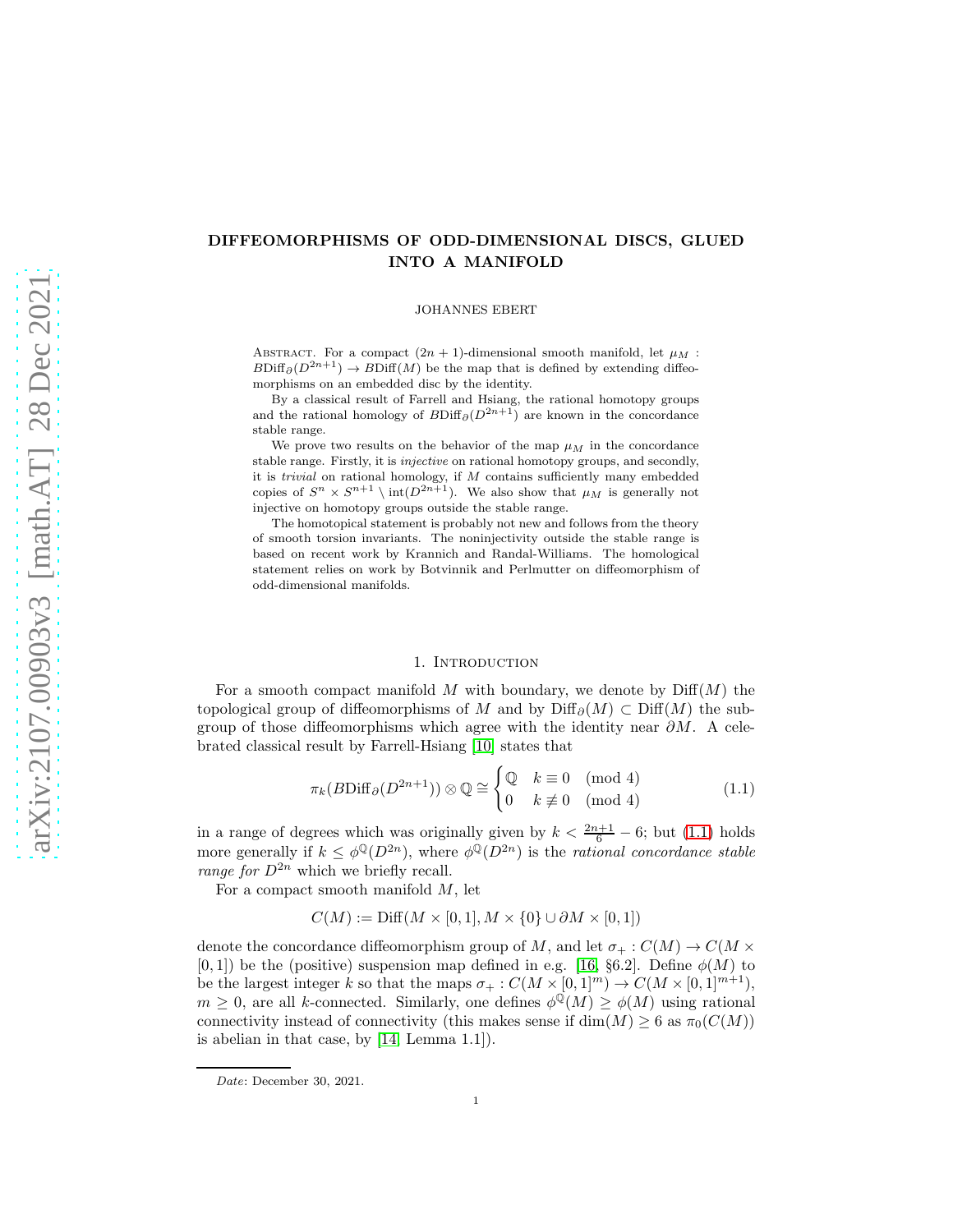Igusa's stability theorem [\[15,](#page-11-3) p.6] states that

<span id="page-1-2"></span>
$$
\phi(M^d) \ge \min(\frac{d-7}{2}, \frac{d-4}{3}).\tag{1.2}
$$

Recent work by Krannich and Randal-Williams [\[21\]](#page-12-0) gives the optimal range in which [\(1.1\)](#page-0-0) holds. Corollary B of [\[21\]](#page-12-0) shows that

$$
\phi^{\mathbb{Q}}(D^d) = d - 4 \text{ if } d \ge 10,
$$
\n
$$
(1.3)
$$

and hence [\(1.1\)](#page-0-0) holds if  $k \leq 2n-4$ , provided that  $n \geq 5$ , and Theorem A of [\[21\]](#page-12-0) improves this slightly to  $k \leq 2n-3$ , again for  $n \geq 5$ . These results slightly exceed [\[23,](#page-12-1) Corollary B].

For an arbitrary smooth compact and nonempty manifold M of dimension  $2n+1$ , choose an embedding  $D^{2n+1} \to \text{int}(M)$ . Extending diffeomorphisms by the identity gives a gluing map

$$
\mu_M^{\partial}: \mathrm{Diff}_{\partial}(D^{2n+1}) \to \mathrm{Diff}_{\partial}(M);
$$

we may also consider the composition

$$
\mu_M
$$
: Diff<sub>∂</sub>( $D^{2n+1}$ )  $\stackrel{\mu^{\partial}_M}{\to}$  Diff<sub>∂</sub>( $M$ )  $\to$  Diff $(M)$ .

The purpose of this note is to study the effect of the maps  $B\mu_M$  and  $B\mu_M^{\partial}$  on rational homotopy and homology. The precise choice of the embedding does not play a role for this question as long as  $M$  is connected. This is because the homotopy class of  $B\mu_M$  only depends on the isotopy class of the embedding. If M is connected and not orientable, there is only one isotopy class of embeddings, and if M is connected and orientable, there are two such isotopy classes which differ by the reflection automorphism of the group Diff<sub>∂</sub> $(D^{2n+1})$ .

<span id="page-1-0"></span>**Theorem 1.4** (Homotopical theorem). For every  $(2n + 1)$ -dimensional manifold M, the maps

$$
(\mu_M)_*: \pi_k(B\mathrm{Diff}_{\partial}(D^{2n+1})) \otimes \mathbb{Q} \to \pi_k(B\mathrm{Diff}(M)) \otimes \mathbb{Q}
$$

and

$$
(\mu_M^{\partial})_* : \pi_k(B\mathrm{Diff}_{\partial}(D^{2n+1})) \otimes \mathbb{Q} \to \pi_k(B\mathrm{Diff}_{\partial}(M)) \otimes \mathbb{Q}
$$

are injective when  $k \neq 1$  and  $k \leq \phi^{\mathbb{Q}}(D^{2n})$ .

Remark 1.5. Note that  $\pi_1(B\text{Diff}_{\partial}(D^{2n+1})) = \pi_0(\text{Diff}_{\partial}(D^{2n+1}))$  is always a finite group; this is trivial when  $n = 0$  and follows from [\[7\]](#page-11-4) for  $n = 1$ . For  $n \geq 2$ , [\[8,](#page-11-5) Corollaire 2] and the h-cobordism theorem identifies  $\pi_0(\text{Diff}_{\partial}(D^{2n+1}))$  with the group of homotopy  $(2n + 2)$ -spheres which is finite by [\[19\]](#page-11-6).

<span id="page-1-1"></span>Remark 1.6. By [\[21,](#page-12-0) Corollary B], Theorem [1.4](#page-1-0) holds for  $k \leq 2n-4$  if  $n \geq 5$ . Theorem [1.4](#page-1-0) is also true for  $k = 2n-3$  and  $n \geq 5$ , since  $\pi_{2n-3}(B\text{Diff}_{\partial}(D^{2n+1})\otimes\mathbb{Q})$ 0 for such  $n$  by [\[21,](#page-12-0) Theorem A].

Theorem [1.4](#page-1-0) could have been proven with little effort in [\[1\]](#page-11-7) at latest. It was in fact known by experts and we learnt the statement from Mauricio Bustamante. The proof is given here for sake of completeness and to contrast it with our main result (Theorem [1.7](#page-2-0) below), which seemingly goes into the opposite direction.

It concerns the effect of  $\mu_M$  in rational homology. Since  $B\text{Diff}_{\partial}(D^{2n+1})$  is a connected  $E_{2n+1}$ -space (and hence a homotopy commutative H-space),  $H_*(B\text{Diff}_{\partial}(D^{2n+1}); \mathbb{Q})$ (with the Pontrjagin product) is the free graded-commutative algebra generated by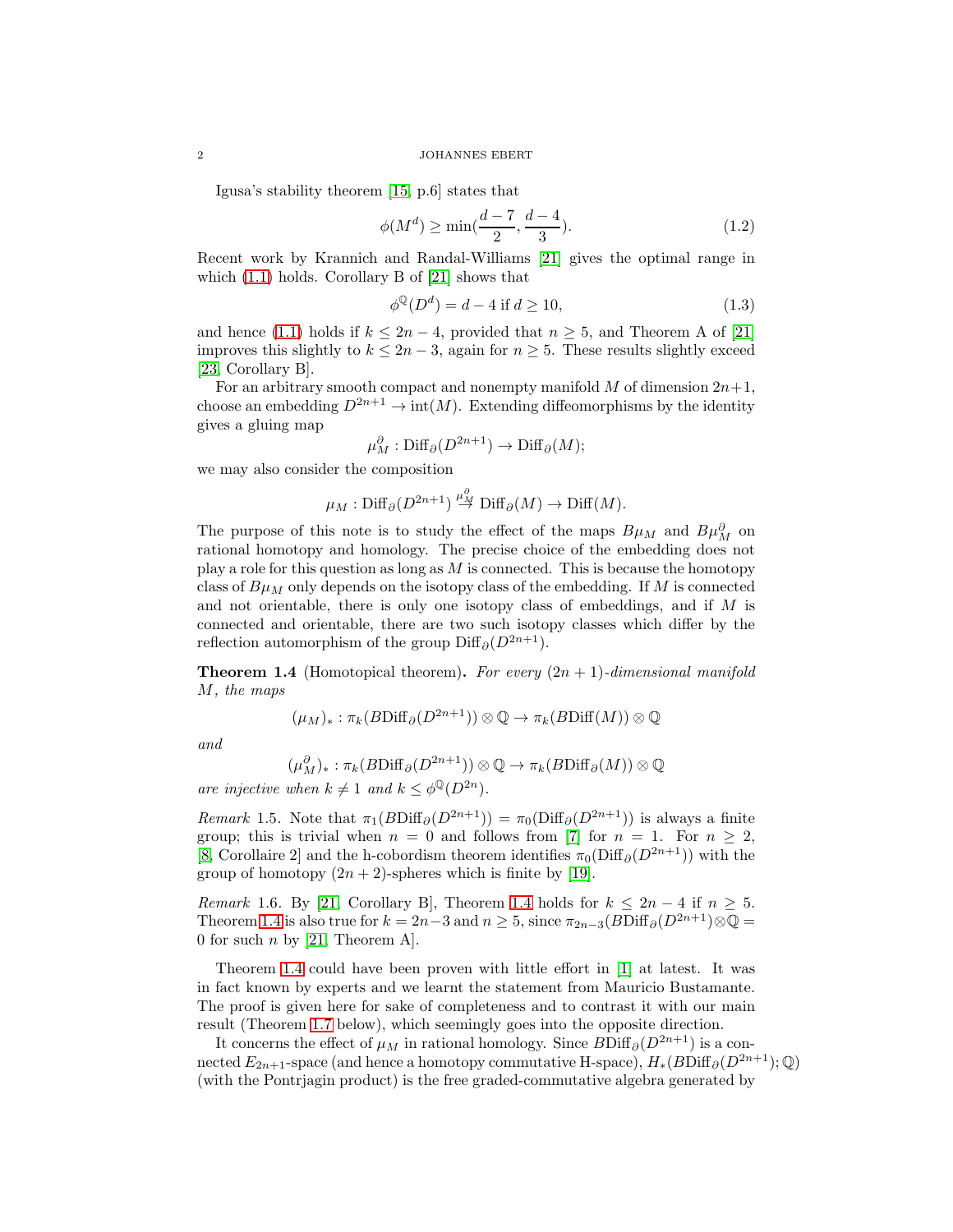$\pi_*(B\text{Diff}_{\partial}(D^{2n+1}))\otimes\mathbb{Q}$ . Therefore in the concordance stable range,  $H_*(B\text{Diff}_{\partial}(D^{2n+1});\mathbb{Q})$ is a polynomial algebra with one generator in each dimension divisible by 4. Let

$$
U_g^n:=\sharp^g(S^n\times S^{n+1})
$$

be the connected sum of g copies of  $S^n \times S^{n+1}$ , and let

$$
U_{g,1}^n := U_g^n \setminus \mathrm{int}(D^{2n+1})
$$

be  $U_g^n$  with the interior of a disc removed.

<span id="page-2-0"></span>**Theorem 1.7** (Homological theorem). Let  $M$  be a connected manifold of dimension  $2n+1 \geq 9$  and suppose that M contains an embedded copy of  $U_{g,1}^n$ . Then the maps

$$
(\mu_M)_*: \tilde{H}_k(B\mathrm{Diff}_{\partial}(D^{2n+1});\mathbb{Q}) \to \tilde{H}_k(B\mathrm{Diff}(M);\mathbb{Q})
$$

and

$$
(\mu_M^{\partial})_* : \tilde{H}_k(B\mathrm{Diff}_{\partial}(D^{2n+1});\mathbb{Q}) \to \tilde{H}_k(B\mathrm{Diff}_{\partial}(M);\mathbb{Q})
$$

are trivial if  $k \leq \phi^{\mathbb{Q}}(D^{2n}) + 1$  and  $k \leq \frac{g-4}{2}$ .

Finally, using the recent work [\[21\]](#page-12-0), we can show that the range for the validity of Theorem [1.4](#page-1-0) given in Remark [1.6](#page-1-1) is optimal.

<span id="page-2-1"></span>**Theorem 1.8.** For even  $n \geq 6$ , there is a closed  $(2n + 1)$ -dimensional smooth manifold M such that the kernel of

$$
(\mu_M)_*: \pi_{2n-2}(B\mathrm{Diff}_{\partial}(D^{2n+1})) \otimes \mathbb{Q} \to \pi_{2n-2}(B\mathrm{Diff}(M)) \otimes \mathbb{Q}
$$

is nonzero.

Acknowledgements. I am grateful to Mauricio Bustamante for stating Theorem [1.4](#page-1-0) as a fact to me, to Markus Land and Oscar Randal–Williams for some remarks, in particular concerning the proof of Theorem [3.4](#page-8-0) and to Manuel Krannich for his detailed feedback on the entire paper.

I am particularly indebted to the anonymous referee for his/her exceptionally speedy and thorough report. In particular, he/she suggested to improve the main results by using [\[21\]](#page-12-0), and Theorem [1.8](#page-2-1) together with its proof.

I was supported by the Deutsche Forschungsgemeinschaft (DFG, German Research Foundation) – Project-ID 427320536 – SFB 1442, as well as under Germany's Excellence Strategy EXC 2044 – 390685587, Mathematics Münster: Dynamics–Geometry–Structure.

## 2. Proof of the homotopical theorem

The proof of Theorem [1.4](#page-1-0) relies on higher torsion invariants as axiomatized by Igusa [\[18\]](#page-11-8), and we review some background beforehand. Let  $K(\mathbb{Z})$  be the algebraic K-theory spectrum of  $\mathbb Z$  and let

$$
u: Q(S^0) \to \Omega^\infty K(\mathbb{Z})
$$

be the unit map on infinite loop spaces.

Consider a fibration  $\pi : E \to B$  with fibre M, a finite CW complex of dimension d. Let

$$
\rho_k(\pi) : B \to BGL(H_k(M; \mathbb{Z})) \tag{2.1}
$$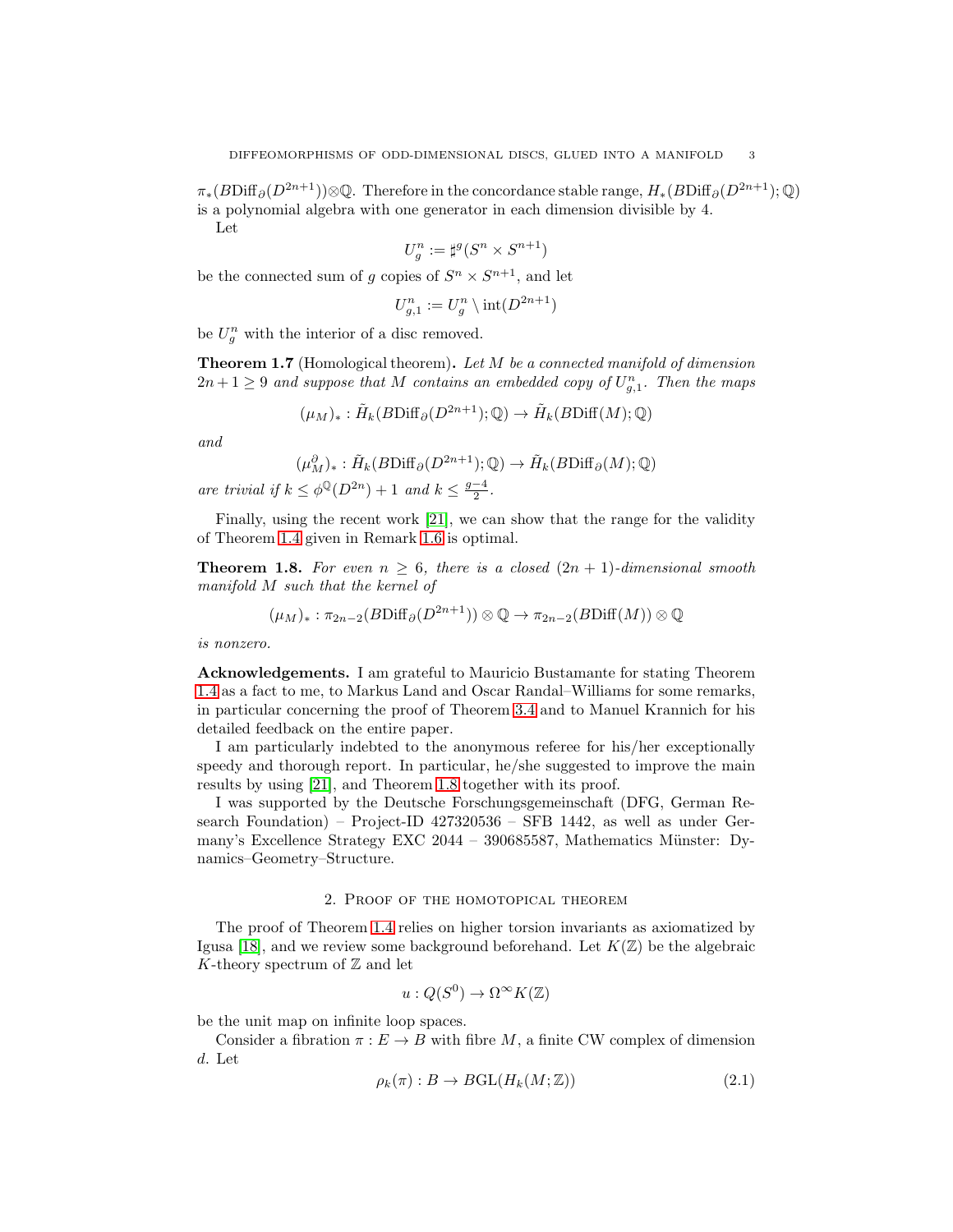#### 4 JOHANNES EBERT

be the map induced by the monodromy action of the fundamental group on the homology of the fibre. The Z-module  $H_k(M;\mathbb{Z})$  is finitely generated, and hence there is a canonical map

$$
\iota: BGL(H_k(M;\mathbb{Z})) \to \Omega^\infty K(\mathbb{Z});
$$

such a map exists even if the homology groups are not free, essentially because  $\mathbb Z$ is a regular ring (each finitely generated Z-module has a finite length resolution by projective finitely generated  $\mathbb{Z}\text{-modules}$ . See the discussion leading up to [\[9,](#page-11-9) Proposition 6.7] for details.

The map *ι* hits the component of  $[H_k(M;\mathbb{Z})] \in K_0(\mathbb{Z}) = \pi_0(\Omega^{\infty}K(\mathbb{Z})) \cong \mathbb{Z}$ . The algebraic K-theory Euler characteristic of the fibration  $\pi$  is the alternating sum

$$
\chi(\pi) := \sum_{k=0}^d (-1)^k \iota \circ \rho_k(\pi) : B \to \Omega^\infty K(\mathbb{Z}),
$$

where  $d = \dim(M)$  and we have used the H-space structure on  $\Omega^{\infty}K(\mathbb{Z})$  to form the sum. Of course,  $\chi(\pi)$  hits the component indexed by  $\chi(M) \in \mathbb{Z} = K_0(\mathbb{Z})$ .

The fibration  $\pi$  has an associated transfer map [\[3\]](#page-11-10)

$$
\operatorname{trf}_{\pi} : \Sigma^{\infty} B_{+} \to \Sigma^{\infty} E_{+}
$$

on the level of suspension spectra; we mostly consider its adjoint, also denoted

$$
\text{trf}_{\pi}: B \to Q(E_+).
$$

The Dwyer–Weiss–Williams index theorem [\[9,](#page-11-9) Corollary 8.12] implies that if  $\pi$ is a smooth fibre bundle, the diagram

<span id="page-3-0"></span>
$$
B \xrightarrow{\text{trf}_{\pi}} Q(E_+) \tag{2.2}
$$
\n
$$
\chi(\pi) \searrow \downarrow_{\text{uoc}}
$$
\n
$$
\Omega^{\infty} K(\mathbb{Z})
$$

commutes up to a preferred homotopy (here  $u \circ c$  is the composition of the unit map with the collapse map  $c: Q(E_+) \to Q(S^0)$ .

Remark 2.3. Actually, [\[9,](#page-11-9) Theorem 8.5] proves a stronger version involving the algebraic K-theory  $A(E)$  of the space E and a fibrewise version thereof. Raptis and Steimle gave a substantially simpler proof of the homotopy-commutativity of  $(2.2)$  in [\[25\]](#page-12-2); they also showed [\[9,](#page-11-9) Theorem 8.5] for smooth bundles in [\[26\]](#page-12-3).

The diagram [\(2.2\)](#page-3-0) can be used to define secondary invariants under additional hypotheses on the bundle  $\pi$ ; we follow the approach of [\[2\]](#page-11-11) here, with some modifications. The extra hypothesis to be made is that the monodromy action of  $\pi_1(B)$ on  $H_k(M; \mathbb{Z})$  is unipotent for all k (in [\[2\]](#page-11-11), the authors consider homology with coefficients in a field, but the construction generalizes to regular rings such as  $\mathbb{Z}$ , see [\[2,](#page-11-11) Remark 6.11]). Moreover, we assume as in [\[2\]](#page-11-11) that the base space B is a compact manifold, possibly with boundary.

Under these assumptions, the map  $\chi(\pi)$  comes with a preferred homotopy to the constant map to the point

$$
\chi(M) := \sum_{k=0}^d (-1)^k [H_k(M; \mathbb{Z})] \in \Omega^\infty K(\mathbb{Z}),
$$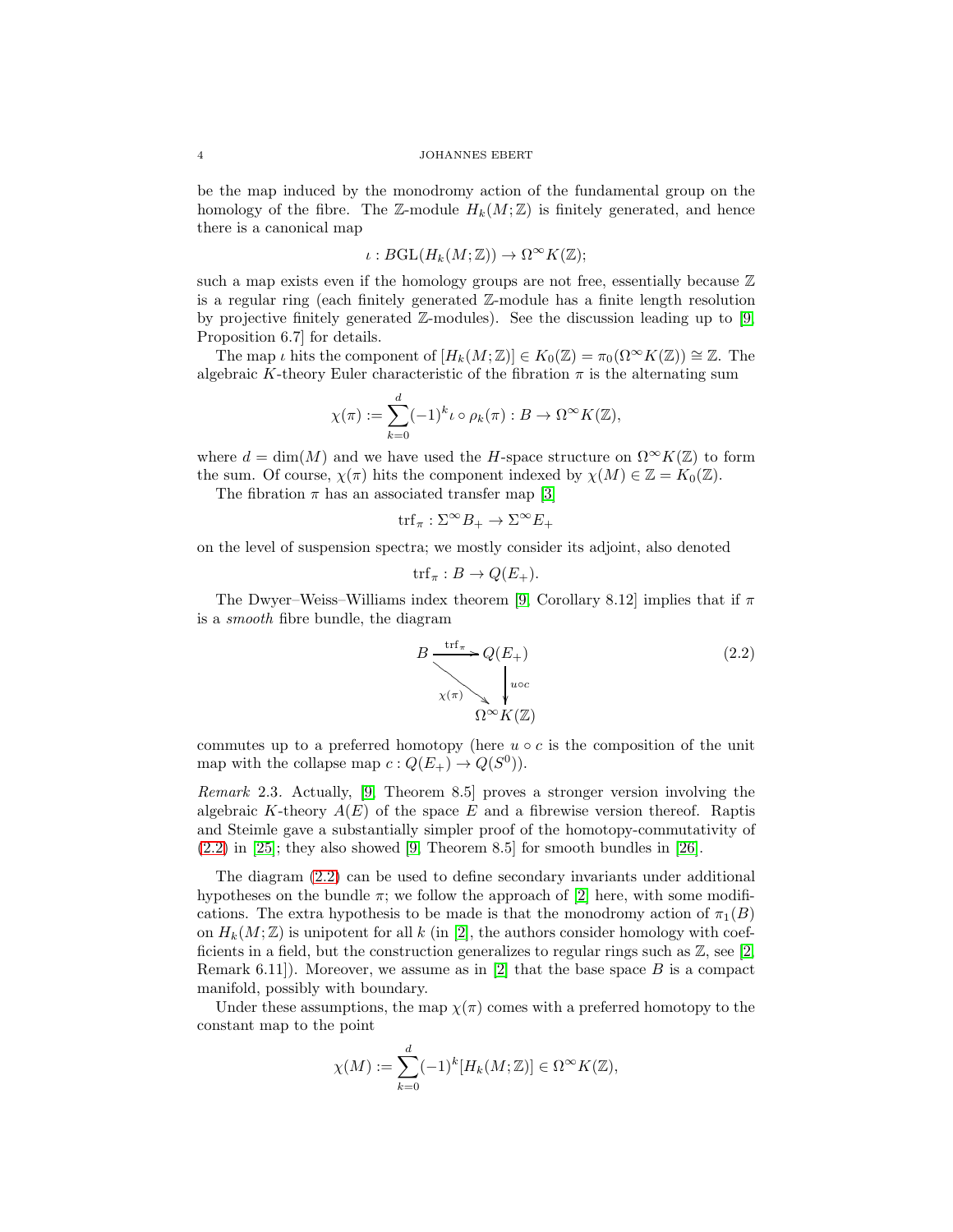see [\[2,](#page-11-11) Theorem 6.7]. Combining this homotopy with the preferred homotopy from [\(2.2\)](#page-3-0) yields a map

<span id="page-4-0"></span>
$$
T(\pi) : B \to \text{hofib}_{\chi(M)}(u) \simeq \text{hofib}_{0}(u) \tag{2.4}
$$

(use the infinite loop space structures to identify the homotopy fibres). Using Borel's computation [\[5\]](#page-11-12) of  $\pi_*(\Omega^\infty K(\mathbb{Z})) \otimes \mathbb{R}$ , one can define characteristic classes of unipotent smooth bundles as follows. Firstly

$$
H^*(\text{hofib}_0(u); \mathbb{R}) = \mathbb{R}[a_4, a_8, \ldots]
$$
\n
$$
(2.5)
$$

for certain generators  $a_{4k}$  of degree  $4k$  (the transgression of  $a_k$  is the Borel class in  $H^{4k+1}(\Omega^\infty K(\mathbb{Z}); \mathbb{R})$ ). Following [\[2,](#page-11-11) §7] (but using the notation of [\[1\]](#page-11-7)), one defines

$$
t_{4k}^s(\pi) := T(\pi)^* a_{4k} \in H^{4k}(B; \mathbb{R}).
$$
\n(2.6)

It is convenient for us to replace the coefficient field by  $\mathbb{Q}$ , which can be done as follows. Firstly, the Borel class comes from a spectrum cohomology class  $b_k \in$  $H^{4k+1}(K(\mathbb{Z}); \mathbb{R})$ . Secondly, Borel showed that  $H^{4k+1}(K(\mathbb{Z}); \mathbb{R})$  is 1-dimensional, and so there is  $\alpha_k \in \mathbb{R}^\times$  such that  $\alpha_k b_k$  lies in  $H^*(K(\mathbb{Z}); \mathbb{Q})$ . We now define

<span id="page-4-1"></span>
$$
\bar{t}_{4k}^{s}(\pi) = \bar{t}_{4k}^{s}(E) := \alpha_k t_{4k}^{s}(\pi) \in H^{4k}(B; \mathbb{Q}).
$$
\n(2.7)

The construction of  $(2.4)$  is given in [\[2\]](#page-11-11) only for compact manifold bases; the definition of [\(2.7\)](#page-4-1) can be generalized to arbitrary base spaces as follows. For an arbitrary unipotent bundle  $E \to B$ , we define  $\overline{t}_4^s$  $A_k^s(E) \in H^{4k}(B; \mathbb{Q})$  as the class corresponding to the homomorphism

<span id="page-4-2"></span>
$$
\Omega_{4k}^{\text{fr}}(B) \to \mathbb{Q}; \ [X, f] \mapsto \langle \overline{t}_{4k}^{s}(f^{*}E); [X] \rangle \tag{2.8}
$$

from the framed bordism group of B under the isomorphism  $\text{Hom}(\Omega_{4k}^{\text{fr}}(B);\mathbb{Q})\cong$  $H^{4k}(B; \mathbb{Q})$  (one needs [\[2,](#page-11-11) Proposition 7.3] to show that [\(2.8\)](#page-4-2) is well-defined).

Now let  $Tor(M) \subset \text{Diff}(M)$  be the *Torelli diffeomorphism group*, i.e. the subgroup of those diffeomorphisms which act as the identity on  $H_*(M;\mathbb{Z})$  and  $H_*(M,\partial M;\mathbb{Z})$ . The universal M-bundle over  $B\text{Tor}(M)$  is clearly unipotent, and combining the classes  $\overline{t}_4^s$  $a_{4k}^s$ , we obtain a map

$$
\tau_M: B\operatorname{Tor}(M) \to \prod_{k \ge 1} K(\mathbb{Q}, 4k). \tag{2.9}
$$

Observe that  $\text{Tor}(D^{2n+1}) = \text{Diff}^+(D^{2n+1})$  is the group of orientation-preserving diffeomorphisms, we obtain in particular

$$
\tau_{D^{2n+1}}: B\text{Diff}_{\partial}(D^{2n+1}) \to B\text{Diff}^+(D^{2n+1}) = B\text{Tor}(D^{2n+1}) \to \prod_{k \ge 1} K(\mathbb{Q}, 4k)
$$
\n
$$
(2.10)
$$

Farrell-Hsiang's theorem might be restated as follows.

<span id="page-4-3"></span>**Theorem 2.11.** The map  $\tau_{D^{2n+1}}$  induces an isomorphism on rational homotopy groups in degrees at most  $\phi^{\mathbb{Q}}(D^{2n})$ .

*Proof.* The map  $\tau_{D^{2n+1}}$  factors through  $B\text{Diff}_{\partial}(D^{2n+1}) \to BC(D^{2n}) \to B\text{Diff}^+(D^{2n+1})$ . Consider the diagram

$$
BC(D^{2n}) \longrightarrow BDiff^+(D^{2n+1})
$$
\n
$$
\downarrow^{\sigma_+^{om}} \downarrow^{\times id_{D^m}}
$$
\n
$$
BC(D^{2n+m}) \longrightarrow BDiff^+(D^{2n+m+1});
$$
\n(2.12)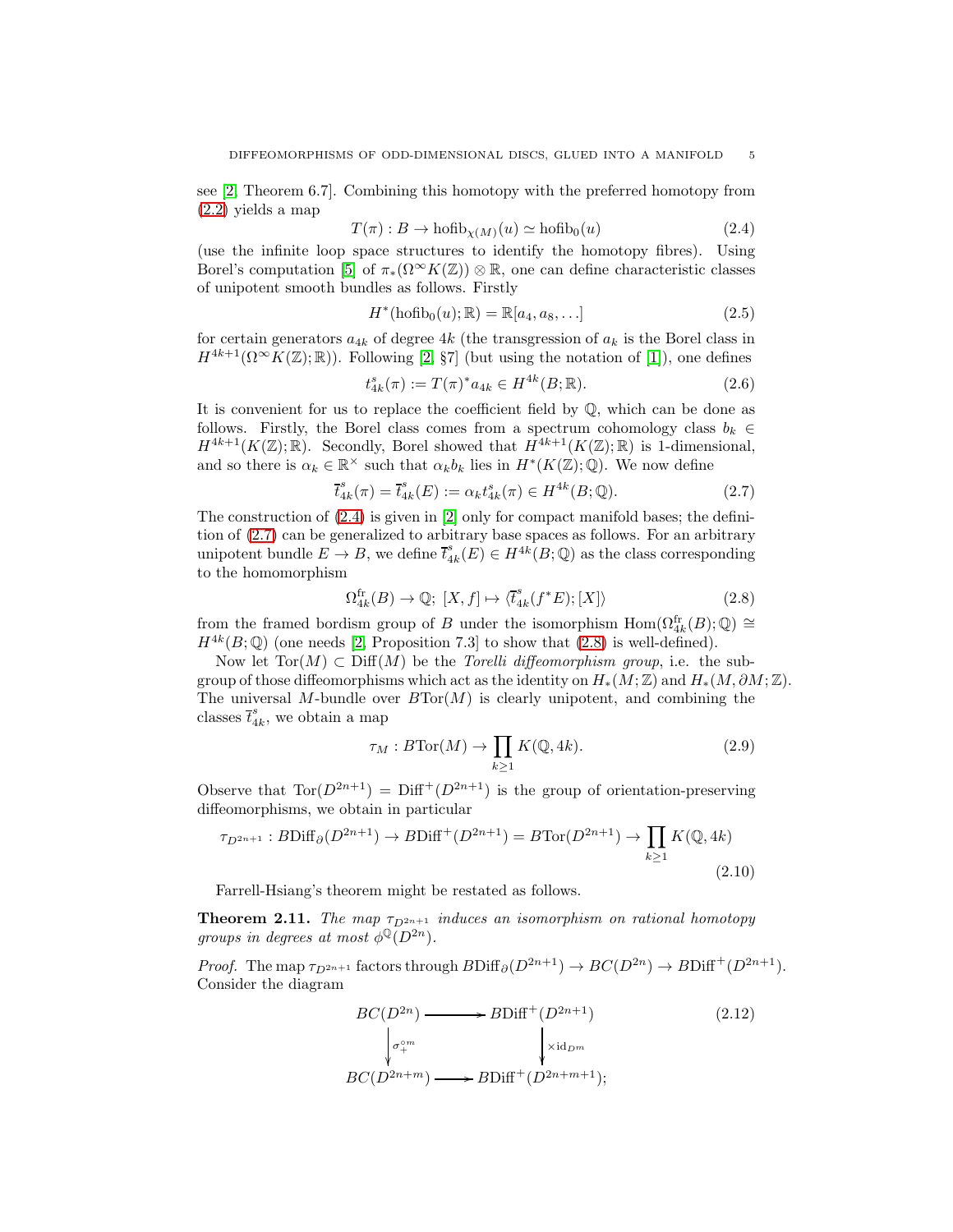#### 6 JOHANNES EBERT

the left vertical map is a composition of the suspension map and the right vertical map is given by taking products with  $D^m$  and an identification  $D^{2n+m+1} = D^{2n+1} \times$  $D^m$ . The square commutes up to homotopy by the definition of the suspension map  $\sigma_+$ . A special case of [\[1,](#page-11-7) Theorem 7.1] states that for each unipotent bundle  $E \to B$ ,  $\overline{t}_4^s$  $\frac{s}{4k}(E\times D^m)=\overline{t}_4^s$  $_{4k}^{s}(E)$ . It follows that  $\tau_{D^{2n+1}} : B\text{Diff}_{\partial}(D^{2n+1}) \to \prod_{k \geq 1} K(\mathbb{Q}, 4k)$ factors as

<span id="page-5-0"></span>
$$
B\text{Diff}_{\partial}(D^{2n+1}) \to BC(D^{2n}) \to BC(D^{2n}) := \text{hocolim}_{m} BC(D^{2n+m}) \to \prod_{m \ge 1} K(\mathbb{Q}, 4k).
$$
\n(2.13)

All three maps in [\(2.13\)](#page-5-0) induce isomorphisms on rational homotopy up to degree  $\phi^{\mathbb{Q}}(D^{2n})$ . This is true for the second map by definition.

The third map is a rational equivalence. Since the Whitehead group of  $\pi_1(D^{2n})$  is trivial,  $BC(D^{2n})$  is the stable h-cobordism space  $\mathcal{H}(D^{2n})$ . The stable h-cobordism theorem [\[27\]](#page-12-4) states an equivalence  $\mathcal{H}(D^{2n}) \simeq \text{hofib}(Q(S^0) \to A(*)),$  and the linearization map from  $A(*)$  to  $\Omega^{\infty}K(\mathbb{Z})$  induces a rational equivalence

$$
\operatorname{hofib}(Q(S^0) \to A(*) ) \to \operatorname{hofib}(Q(S^0) \to \Omega^\infty K(\mathbb{Z})).
$$

Together with [\[5\]](#page-11-12), this shows that the rational homotopy groups of  $BC(D^{2n})$  and of  $\prod_{m\geq 1} K(Q, 4k)$  are abstractly isomorphic and at most 1-dimensional.

To conclude that the third map in [\(2.13\)](#page-5-0) is a rational isomorphism, it is therefore enough to prove that the induced map on rational homotopy groups is nontrivial whenever its target is nonzero, and this amounts to proving that for each  $k \geq 1$ , there is m and an element in  $\pi_{4k}(BC(D^{2n+m}))$  such that  $\overline{t}_{D^{2n+m+1}}^s$  is nontrivial on that element. This was done by Igusa in [\[16,](#page-11-1) Theorem 6.4.2], but with the higher Franz–Reidemeister torsion classes  $t_k^{FR} \in H^{4k}(BC(D^{2n+m}); \mathbb{R})$  in place of  $\bar{t}_{4k}^s$ . These were constructed using ideas from Morse theory in [\[16,](#page-11-1) §5.7.2] (for bundles with structure group  $Tor(M)$  and in [\[17,](#page-11-13) §2.11] for unipotent bundles. The main theorem of [\[1\]](#page-11-7) shows that there is a universal constant  $\lambda_{4k} \in \mathbb{R}^{\times}$  such that  $\overline{t}_4^s$  $\Lambda_{4k}(\pi) = \lambda_{4k} t_{4k}^{IK}(\pi)$  for all unipotent bundles over compact manifold bases, and so the third map in [\(2.13\)](#page-5-0) is a rational equivalence.

It is shown in [\[16,](#page-11-1) §6.5] that the first map in [\(2.13\)](#page-5-0) induces an isomorphism on rational homotopy groups up to degree  $\phi^{\mathbb{Q}}(D^{2n})$ . In loc.cit., the result is stated in terms of [\(1.2\)](#page-1-2), so we give a few more details here. One looks at the fibre sequence

$$
\text{Diff}_{\partial}(D^{2n+1}) \to C(D^{2n}) \to \text{Diff}_{\partial}(D^{2n}).
$$

The two maps are compatible with the following involutions on the spaces: the group inversion on Diff<sub>∂</sub>( $D^{2n}$ ), an involution defined at the beginning of [\[16,](#page-11-1) §6.5] on  $C(D^{2n})$ , and the involution

<span id="page-5-1"></span>
$$
I: \text{Diff}_{\partial}(D^{2n+1}) \to \text{Diff}_{\partial}(D^{2n+1})
$$
\n
$$
(2.14)
$$

given by conjugation with the reflection map

$$
r(x_1,\ldots,x_{2n+1}):=(x_1,\ldots,x_{2n},-x_{2n+1}).
$$

The rational homotopy sequence of the fibration splits into negative and positive eigenspaces of these involutions. An Eckmann-Hilton argument proves that  $\pi^+_*({\rm Diff}_{\partial}(D^{2n+1}))\otimes\mathbb{Q}\to \pi^+_*({\cal C}(D^{2n}))\otimes\mathbb{Q}$  is an isomorphism in all degrees. On the other hand,  $I_* = id$  on  $\pi_k(\square) \otimes \mathbb{Q}$  for  $k \leq \phi^{\mathbb{Q}}(D^{2n})$ ; Corollary 6.5.3 of [\[16\]](#page-11-1)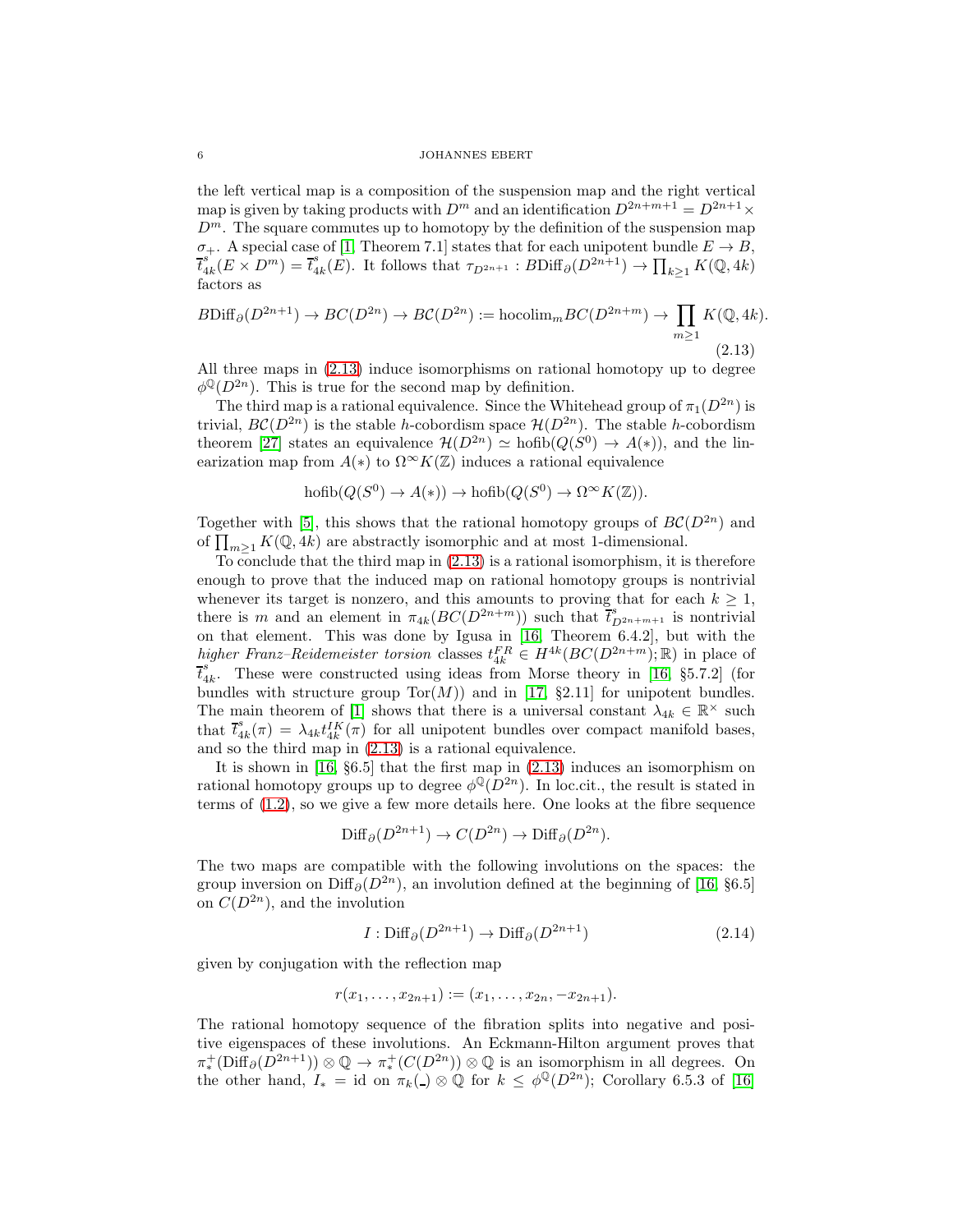states this when  $k$  is in the range given by  $(1.2)$ , but the proof clearly works for  $k \leq \phi^{\mathbb{Q}}(D^{2n})$ . Hence for  $k \leq \phi^{\mathbb{Q}}(D^{2n}) + 1$ 

$$
\pi_k(B\mathrm{Diff}_{\partial}(D^{2n+1})) \otimes \mathbb{Q} = \pi_k^+(B\mathrm{Diff}_{\partial}(D^{2n+1})) \otimes \mathbb{Q} \cong \pi_k^+(BC(D^{2n})) \otimes \mathbb{Q}.
$$

Finally,  $\pi_k^-(BC(D^{2n})) \otimes \mathbb{Q} = 0$  for  $k \leq \phi^{\mathbb{Q}}(D^{2n})$ . To see this, observe that the stabilization map  $BC(D<sup>d</sup>)$   $\rightarrow BC(D<sup>d+1</sup>)$  switches the eigenspaces of the involutions by [\[16,](#page-11-1) Lemma 6.5.1]. Hence it is enough to check that  $\pi_k^-(BC(D^{2n})) \otimes \mathbb{Q} = 0$  for very large n, and this follows from Theorem 6.4.2 and Lemma 6.5.4 of [\[16\]](#page-11-1), using that the third map in  $(2.13)$  is a rational equivalence.

Proof of Theorem [1.4](#page-1-0) for closed M. We first consider the case where M is closed. The cohomology classes  $\overline{t}_{4k}^s$  have the following additivity property: for unipotent bundles  $\pi_i : E_i \to B$  with common (vertical) boundary bundle  $E_{01} = \partial E_0 = \partial E_1$ , the boundary bundle  $\pi_{01} : E_{01} \to B$ , as well as the glued bundle  $\pi : E = E_0 \cup_{\partial E_i}$  $E_1 \rightarrow B$  are also unipotent, and we have

<span id="page-6-0"></span>
$$
\overline{t}_{4k}^{s}(\pi) + \overline{t}_{4k}^{s}(\pi_{01}) = \overline{t}_{4k}^{s}(\pi_1) + \overline{t}_{4k}^{s}(\pi_2) \in H^{4k}(B; \mathbb{Q}).
$$
\n(2.15)

This is proven for  $B$  a compact manifold in [\[1,](#page-11-7) Corollary 5.2], the case of a general base follows by using framed cobordism as in the construction of  $\bar{t}_4^s$  $\frac{s}{4k}$  for general base spaces.

Next, the map  $\mu_M : B\text{Diff}_{\partial}(D^{2n+1}) \to B\text{Diff}(M)$  lifts to  $\tilde{\mu}_M : B\text{Diff}_{\partial}(D^{2n+1}) \to$  $BTor(M)$ , and  $(2.15)$  shows that

<span id="page-6-3"></span>
$$
\tau_M \circ \tilde{\mu}_M \sim \tau_{D^{2n+1}}.\tag{2.16}
$$

By Theorem [2.11,](#page-4-3) it follows that  $\tilde{\mu}_M$  is injective on  $\pi_k(\Delta) \otimes \mathbb{Q}$  when  $k \leq \phi^{\mathbb{Q}}(D^{2n}).$ Because  $Tor(M) \subset \text{Diff}(M)$  is a union of path-components,  $p_* : \pi_k(BTor(M)) \to$  $\pi_k(B\text{Diff}(M))$  is injective when  $k = 1$  and an isomorphism when  $k > 2$ , and  $\mu_M = p \circ \tilde{\mu}_M$  is injective on rational homotopy groups up to degree  $\phi^{\mathbb{Q}}(D^{2n})$ .  $\Box$ 

We have used that  $M$  is closed in order to use  $(2.15)$  which in the quoted source is only covered for closed  $M$ . The case of a general  $M$  reduces to the closed case by "doubling". Let M be a manifold with boundary, let  $A \subset \partial M$  be a compact codimension 0 submanifold and form  $M \cup_{\partial M-\text{int}(A)} M$ . This is a manifold with boundary  $A \cup_{\partial A} A$ . Let Diff<sub>A</sub> $(M)$  be the group of diffeomorphisms which fix A pointwise. There is a doubling map

$$
d_A: B\mathrm{Diff}_A(M) \to B\mathrm{Diff}_{\partial}(M \cup_{\partial M - \mathrm{int}(A)} M)
$$

given by extending a diffeomorphism with its reflection. The diagram

<span id="page-6-2"></span>
$$
B\text{Diff}_{\partial}(D^{2n+1}) \xrightarrow{\mu_M} B\text{Diff}_A(M) \qquad (2.17)
$$
\n
$$
\downarrow d_{D^{2n}} \qquad \qquad d_A
$$
\n
$$
B\text{Diff}_{\partial}(D^{2n+1} \cup_{D^{2n}} D^{2n+1}) \xrightarrow{\mu_{M \cup_{\partial M - \text{int}(A)}M} B\text{Diff}_{\partial}(M \cup_{\partial M - \text{int}(A)} M)
$$

commutes up to homotopy, where  $D^{2n} \subset \partial D^{2n+1}$  denotes a half-disc in the boundary.

<span id="page-6-1"></span>Lemma 2.18. The doubling map induces an isomorphism

$$
(d_{D^{2n}})_*: \pi_k(B\text{Diff}_{\partial}(D^{2n+1})) \otimes \mathbb{Q} \to \pi_k(B\text{Diff}_{\partial}(D^{2n+1} \cup_{D^{2n}} D^{2n+1})) \otimes \mathbb{Q}
$$
  
when  $k \leq \phi^{\mathbb{Q}}(D^{2n}) + 1$ .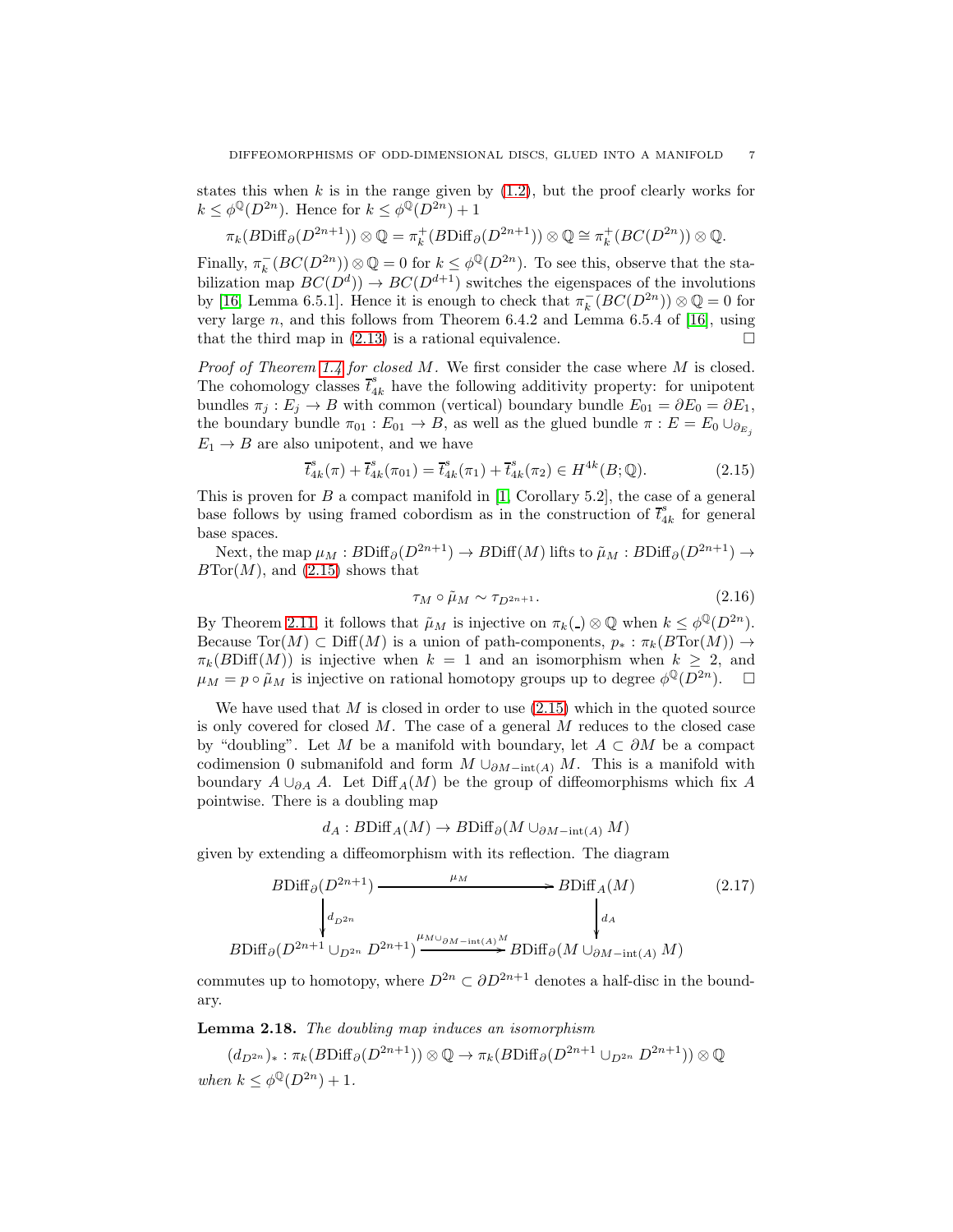*Proof.* By the Eckmann-Hilton argument, the effect of  $d$  on rational homotopy groups is the map

$$
1 + (BI)_* : \pi_*(B\text{Diff}_{\partial}(D^{2n+1})) \otimes \mathbb{Q} \to \pi_*(B\text{Diff}_{\partial}(D^{2n+1})) \otimes \mathbb{Q}
$$

(here I is the involution [\(2.14\)](#page-5-1), and we identified  $D^{2n+1} \cup_{D^{2n}} D^{2n+1} = D^{2n+1}$ ). The lemma now follows from the fact that  $BI_* = id$  on  $\pi_k(.) \otimes \mathbb{Q}$  for  $k \leq \phi^{\mathbb{Q}}(D^{2n}) + 1$ (see the proof of Theorem [2.11](#page-4-3) above for more details).  $\Box$ 

Remark 2.19. The bound given in Lemma [2.18](#page-6-1) is optimal: [\[21,](#page-12-0) Corollary 8.4] shows that the involution acts nontrivially on  $\pi_{2n-2}(B\text{Diff}_{\partial}(D^{2n+1})) \otimes \mathbb{Q}$  when  $n \geq 5$ , while  $\phi^{\mathbb{Q}}(D^{2n}) + 1 = 2n - 3$  for such *n*.

*Proof of Theorem [1.4,](#page-1-0) general case.* To prove the statement for  $\mu_M$ , use [\(2.17\)](#page-6-2) with  $A = \emptyset$  and apply Lemma [2.18.](#page-6-1) The statement for  $\mu_M^{\partial}$  follows from that for  $\mu_M$  in view of the definition of  $\mu_M$ .

Remark 2.20. From the proof of Theorem [1.4](#page-1-0) given above, one can also deduce a statement about  $H_*(BTor(M);\mathbb{Q})$ , namely that  $\tilde{\mu}_M$  is injective on rational homology in the concordance stable range, at least when  $M$  is closed or orientable.

In the case where  $M$  is closed, this follows from  $(2.16)$  and Theorem [2.11.](#page-4-3) For manifolds with nonempty boundary, a bit more care is needed to check that doubling really gives a map  $\text{Tor}(M) \to \text{Tor}(M \cup_{\partial M} M)$ . For oriented M, the argument goes as follows.

Mapping both halves of  $M \cup_{\partial M} M$  to  $M$  and excision in homology gives a Diff(M)-equivariant isomorphism  $H_*(M \cup_{\partial M} M; \mathbb{Z}) \cong H_*(M; \mathbb{Z}) \oplus H_*(M, \partial M; \mathbb{Z}),$ from which it follows that the double of  $f$  also induces the identity on homology.

We leave it to the reader to figure out statements in cohomology or a variant for nonorientable M.

### 3. Proof of the homological theorem

We now turn to the proof of Theorem [1.7,](#page-2-0) which relies on work by Botvinnik and Perlmutter [\[24\]](#page-12-5), [\[6\]](#page-11-14). To state their results, let

$$
V_g^n := \natural^g (S^n \times D^{n+1})
$$

be the boundary connected sum of g copies of  $S^n \times D^{n+1}$ , and let  $D = D^{2n} \subset \partial V_g^n$ be a disk in the boundary of  $V_g^n$ . Note that  $V_0^n = D^{2n+1}$ . There is a stabilization map

<span id="page-7-0"></span>
$$
B\text{Diff}_D(V_g^n) \to B\text{Diff}_D(V_{g+1}^n),\tag{3.1}
$$

given by taking boundary connected sum with  $S<sup>n</sup> \times D<sup>n+1</sup>$  at D and extending diffeomorphisms by the identity. Perlmutter [\[24,](#page-12-5) Theorem 1.1] proved that the map [\(3.1\)](#page-7-0) induces an isomorphism in homology in degrees  $* \leq \frac{1}{2}(g-4)$ , provided that  $n \geq 4$ . Botvinnik and Perlmutter [\[6\]](#page-11-14) computed the homology of  $B\text{Diff}_D(V_g^n)$ in the stable range. Let

$$
\theta_n : BO(2n+1)\langle n \rangle \to BO(2n+1)
$$

be the *n*-connected cover of  $BO(2n + 1)$ . Let  $\pi : E \to B$  be a bundle with fibre  $V_g^n$  and structure group  $\text{Diff}_D(V_g^n)$ . The vertical tangent bundle  $T_vE$  admits a  $\hat{\theta_n}$ -structure, i.e. a bundle map  $\ell : T_v E \to \theta_n^* \gamma_{2n+1}$  to the pullback of the universal bundle over  $BO(2n + 1)$ . This  $\theta_n$ -structure is unique up to contractible choice, once the following condition is imposed. Inside  $E$ , there is a trivial  $D$ -subbundle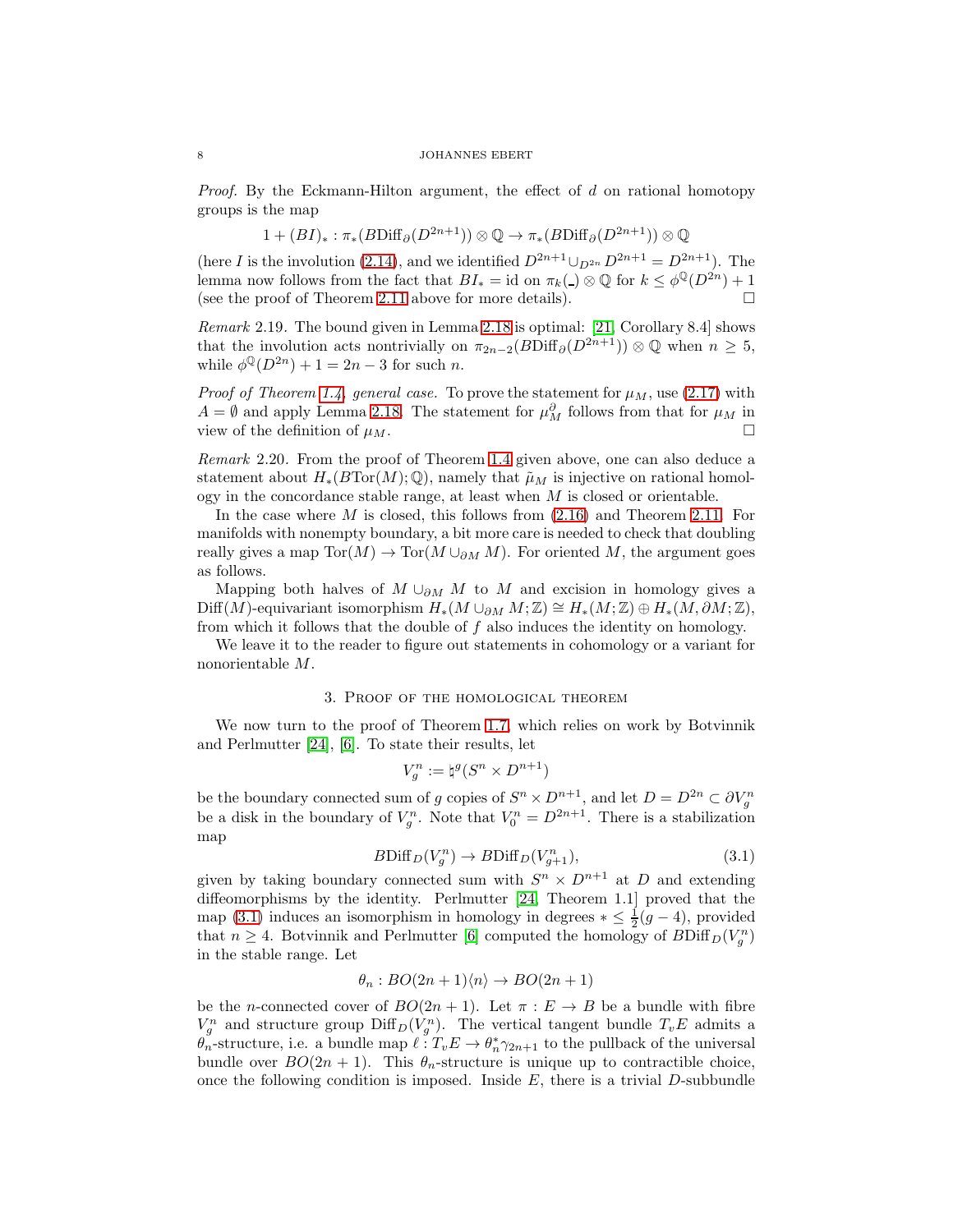$B \times D$ . The restriction of the vertical tangent bundle  $T_vE$  to  $B \times D$  has a canonical trivialization, and one requires that  $\ell$  is compatible with that trivialization (see [\[6,](#page-11-14) Proposition 6.16] for all this).

Let  $\underline{\ell}: E \to BO(2n+1)\langle n \rangle$  be the map of spaces underlying  $\ell$ . Let

$$
\alpha_{\pi}: B \stackrel{\text{trf}_{\pi}}{\to} Q(E_{+}) \stackrel{Q(\ell)}{\to} Q(BO(2n+1)\langle n \rangle_{+})
$$

be the composition of the transfer with the map induced by  $\ell$ . In particular, we can apply this construction to the universal bundle over  $B\text{Diff}_D(V_g^n)$  and obtain a map

<span id="page-8-1"></span>
$$
\alpha_g: B\text{Diff}_D(V_g^n) \to Q_{1+(-1)^n g}(BO(2n+1)\langle n \rangle_+); \tag{3.2}
$$

the target is the path component indexed by

$$
\chi(V_g^n) = 1 + (-1)^n g \in \mathbb{Z} = \pi_0(Q(BO(2n+1)\langle n \rangle_+)).
$$

The following is essentially [\[6,](#page-11-14) Corollary B].

<span id="page-8-2"></span>**Theorem 3.3** (Botvinnik, Perlmutter). Let  $n \geq 4$ . Then the map [\(3.2\)](#page-8-1) induces an isomorphism in integral homology in degrees  $* \leq \frac{1}{2}(g-4)$ .

Theorem [3.3](#page-8-2) as stated above differs from the formulation given in [\[6\]](#page-11-14) in so far as loc.cit. does not mention the transfer at all, so some remarks have to be made here. For a fibration  $\theta : X \to BO(d)$ , Genauer [\[13\]](#page-11-15) introduced the cobordism category  $\text{Cob}_\theta^{\partial}$  of  $(d-1)$ -dimensional  $\theta$ -manifolds with boundaries and their cobordisms (which have corners). He proved that there is a weak equivalence  $B\text{Cob}_\theta^{\partial} \simeq \Omega^{\infty-1} \Sigma^{\infty} X_+$ , and the equivalence is given by a parametrized Pontrjagin-Thom construction (this result is parallel to the well-known [\[12\]](#page-11-16) for the usual cobordism category). Given any bundle  $\pi : E \to B$  of smooth compact d-manifolds with boundary equipped with a  $\theta$ -structure  $\ell$  on the vertical tangent bundle, one obtains a tautological map  $B \to \Omega B \text{Cob}_{\theta}^{\partial}$ , and from the description of the transfer for smooth bundles, one sees that the composition of this tautological map with Genauer's equivalence agrees with the composition  $B \stackrel{\text{trf}_{\pi}}{\rightarrow} Q(E_{+}) \stackrel{Q(\ell_{+})}{\rightarrow} Q(X_{+})$ . Using this observation, one derives Theorem [3.3](#page-8-2) from the results of [\[6\]](#page-11-14).

<span id="page-8-0"></span>Corollary 3.4. If  $n \geq 4$ , the iterated stabilization map

$$
B\mathrm{Diff}_D(V_0^n) \to B\mathrm{Diff}_D(V_g^n)
$$

induces the zero map on integral reduced homology, in degrees  $*\leq \frac{1}{2}(g-4)$ .

Proof. The transfer has an additivity property [\[4\]](#page-11-17) which implies that

$$
BDiff_D(V_0^n) \longrightarrow BDiff_D(V_g^n)
$$
  
\n
$$
\downarrow_{\alpha_0} \qquad \qquad \downarrow_{\alpha_g}
$$
  
\n
$$
Q_1(BO(2n+1)\langle n \rangle_+) \longrightarrow Q_{1+(-1)^n g}(BO(2n+1)\langle n \rangle_+)
$$

commutes up to homotopy; the lower map takes the sum with a fixed point in  $Q_{(-1)^nq}(BO(2n+1)\langle n\rangle_+)$  and is a weak equivalence. We shall show that the left vertical map is trivial in reduced homology (in all degrees); this will imply the claim by Theorem [3.3.](#page-8-2)

The map  $\alpha_0$  factors as

$$
B\mathrm{Diff}_D(V_0^n) \stackrel{\mathrm{trf}}{\rightarrow} Q_1((E\mathrm{Diff}_D(V_0^n) \times_{\mathrm{Diff}_D(V_0^n)} V_0^n)_+) \stackrel{Q(l)}{\rightarrow} Q_1(BO(2n+1)\langle n \rangle_+).
$$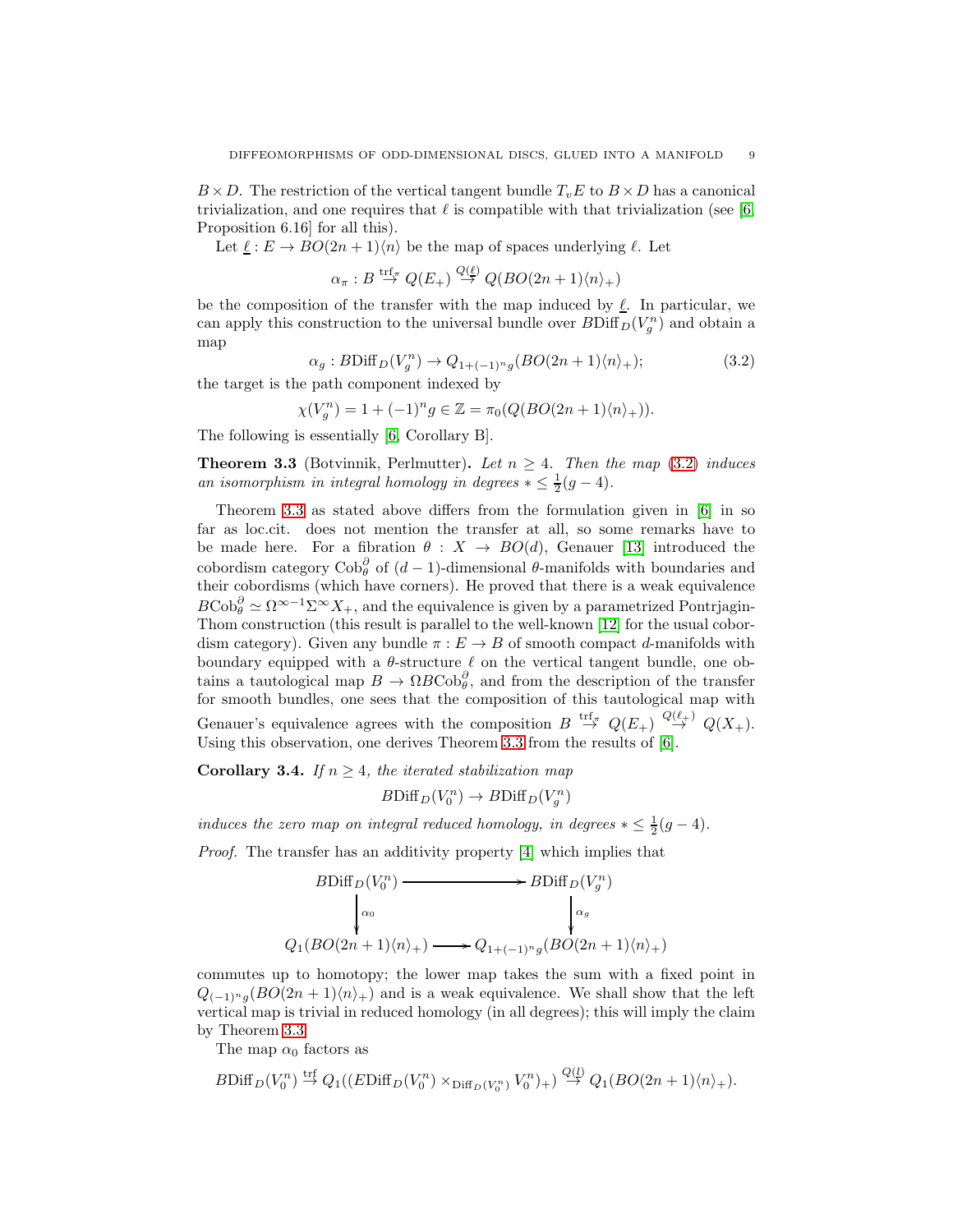The map  $Q(\underline{l})$  is induced from the vertical tangent bundle of the universal bundle  $EDiff_D(V_0^n) \times_{\text{Diff}_D(V_0^n)} V_0^n \to BDiff_D(V_0^n)$ , which is trivial by the following argument: the choice of a point in  $D \subset \partial V_0^n$  determines a section s of the bundle, which is a homotopy equivalence as  $V_0^n$  is a disc, and the pullback of the vertical tangent bundle along s is trivial. Hence  $Q(\underline{l})$  factors through  $Q_1(S^0)$  which is rationally acyclic. Therefore  $\alpha_0$  induces the zero map on rational homology. This finishes the proof for rational homology, which is all we need for the proof of Theorem [1.7.](#page-2-0)

For the integral version, we use that the transfer is defined more generally for fibrations with finite CW fibres. It follows that there is a commutative diagram

$$
B\text{Diff}_D(V_0^n) \xrightarrow{\text{trf}} Q_1((E\text{Diff}_D(V_0^n) \times_{\text{Diff}_D(V_0^n)} V_0^n)_+)
$$
  
\n
$$
\downarrow \qquad \qquad \downarrow
$$
  
\n
$$
B\text{Homeo}_D(V_0^n) \xrightarrow{\text{trf}} Q_1((E\text{Homeo}_D(V_0^n) \times_{\text{Homeo}_D(V_0^n)} V_0^n)_+).
$$

Because the map

 $\underline{\ell}: E\mathrm{Diff}_D(V_0^n) \times_{\mathrm{Diff}_D(V_0^n)} V_0^n \to BO(2n+1)\langle n \rangle$ 

is nullhomotopic as we just argued, it extends to a map

 $\underline{\ell}' : E\text{Homeo}_D(V_0^n) \times_{\text{Homeo}_D(V_0^n)} V_0^n \to BO(2n+1)\langle n \rangle.$ 

Therefore  $\alpha_0$  factors up to homotopy through  $B$ Homeo $_D(V_0^n)$ , which is contractible by the Alexander trick.

*Proof of Theorem [1.7.](#page-2-0)* Since both  $\mu_M$  and  $\mu_M^{\partial}$  factor through

$$
\mu_{U_{g,1}^n}^{\partial} : B\mathrm{Diff}_{\partial}(D^{2n+1}) \to B\mathrm{Diff}_{\partial}(U_{g,1}^n),
$$

it suffices to show that  $\mu_{U_{g,1}^n}^{\partial_n}$  induces the trivial map in rational homology in the indicated range of degrees. Note that

$$
V_g^n \cup_{\partial V_g^n \setminus \text{int}(D)} V_g^n = U_{g,1}^n.
$$

Pick an embedding  $f: D^{2n+1} \to V_0^n \subset V_g^n$  which is disjoint from the disc  $D \subset V_0^n$  and such that  $f^{-1}(\partial V_0^n) = D^{2n}$  is a disc in  $\partial D^{2n+1}$ . This gives a map  $\mu : B\text{Diff}_{\partial}(D^{2n+1}) \to B\text{Diff}_D(V_0^n)$ , and by Corollary [3.4,](#page-8-0) the composition of that with the stabilization map to  $B\text{Diff}_D(V_g^n)$  is trivial in integral homology degrees  $\leq \frac{1}{2}(g-4).$ 

Diagram [\(2.17\)](#page-6-2) becomes

<span id="page-9-0"></span>
$$
BDiff_{\partial}(D^{2n+1}) \longrightarrow BDiff_{D}(V_g^n)
$$
\n
$$
\downarrow d \qquad \qquad \downarrow d
$$
\n
$$
BDiff_{\partial}(D^{2n+1} \cup_{D^{2n}} D^{2n+1}) \xrightarrow{\mu} BDiff_{\partial}(U_{g,1}^n).
$$
\n
$$
(3.5)
$$

Lemma [2.18](#page-6-1) shows that the left vertical in [\(3.5\)](#page-9-0) induces an isomorphism in rational homotopy in degrees at most  $\phi^{\mathbb{Q}}(D^{2n})+1$ . The same is true in rational homology, since both spaces are connected  $H$ -spaces and their rational homology is the free graded commutative algebra on the rational homotopy, and so the proof is complete.  $\Box$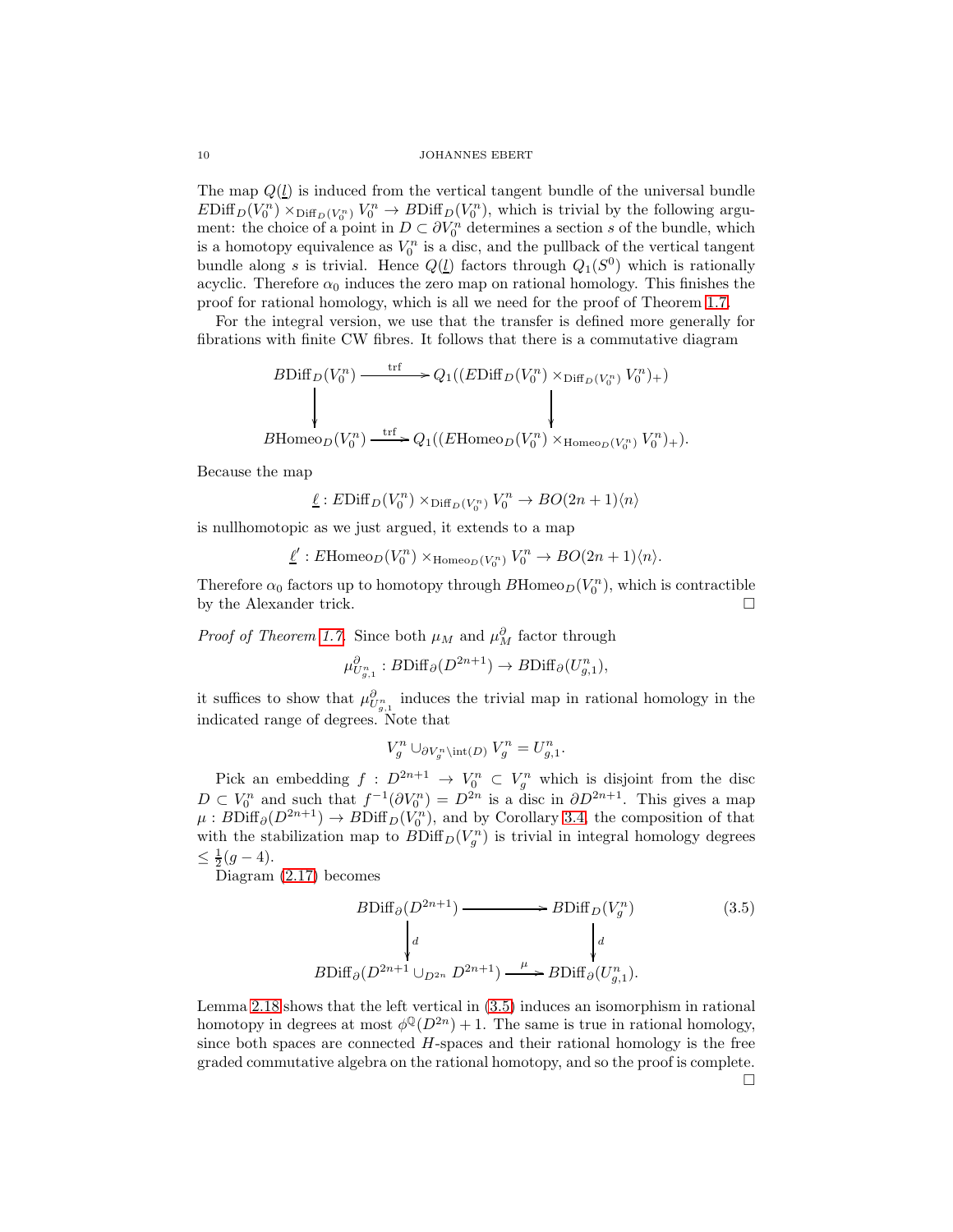4. Optimality of the range in the homotopical theorem

*Proof of Theorem [1.8.](#page-2-1)* The composition  $B\text{Diff}_{\partial}(D^{2n+1}) \stackrel{\mu_M}{\rightarrow} B\text{Diff}(M) \rightarrow B\text{Homeo}(M)$ factors through BHomeo<sub>∂</sub>( $D^{2n+1}$ )  $\simeq$  \*. Hence  $\mu_M$  factors through the space

 $hofib(BDiff(M) \rightarrow BHomeo(M)).$ 

By [\[21,](#page-12-0) Theorem A],  $\pi_{2n-2}(B\text{Diff}_{\partial}(D^{2n+1})) \otimes \mathbb{Q} \neq 0$  if  $n \geq 6$ . Therefore, it is enough to find a closed  $(2n + 1)$ -manifold M such that  $\pi_{2n-2}(\text{hofib}(B\text{Diff}(M) \rightarrow$  $B\mathrm{Homeo}(M))\otimes \mathbb{Q}=0.$ 

Now by smoothing theory [\[20,](#page-12-6) Essay V], hofib $(BDiff(M) \rightarrow BHom\{0\}$  is homotopy equivalent to a union of path components of the section space  $\Gamma(M; \text{Fr}(M) \times_{O(2n+1)} \mathcal{O}(N))$  $\frac{\text{Top}(2n+1)}{O(2n+1)}$ .

We now prove that

<span id="page-10-0"></span>
$$
\pi_{2n-2}(\Gamma(\mathbb{RP}^2 \times S^{2n-1}; \text{Fr}(\mathbb{RP}^2 \times S^{2n-1}) \times_{O(2n+1)} \frac{\text{Top}(2n+1)}{O(2n+1)})) \otimes \mathbb{Q} = 0 \quad (4.1)
$$

when  $n$  is even. Homotopy groups of section spaces can be computed by means of the Federer spectral sequence [\[11\]](#page-11-18); see [\[22,](#page-12-7) §5.2] for the variant we shall be using. Let  $E \rightarrow B$  be a fibration over a finite-dimensional CW-complex with simply connected fibre  $F$  and a fixed section  $s$ . Then there is a spectral sequence

$$
E_{p,q}^2 = H^{-p}(B; \pi_q(F)) \Rightarrow \pi_{p+q}(\Gamma(B; E), s)
$$

(the coefficient systems in the  $E_2$ -term are twisted). Hence  $\pi_m(\Gamma(B; E), s)$  admits a finite filtration whose filtration quotients are subquotients of  $H^{-p}(B; \pi_q(F))$  with  $p+q = m$ ; and so in order to prove that  $\pi_m(\Gamma(B; E), s) \otimes \mathbb{Q} = 0$ , it suffices to show that  $H^{-p}(B; \pi_q(F)) \otimes \mathbb{Q} = 0$  if  $p + q = m$ .

Because  $\frac{\text{Top}(2n+1)}{O(2n+1)}$  is simply connected by [\[20,](#page-12-6) V.5.0(4)–(5)], we can apply the Federer spectral in the case at hand. Furthermore, by loc.cit.,  $\frac{\text{Top}(2n+1)}{O(2n+1)}$  is rationally  $(2n + 2)$ -connected. So the only entries in the  $E_2$ -page which could potentially be rationally nonzero and contribute to [\(4.1\)](#page-10-0) are

$$
H^{2n+1-i}(\mathbb{RP}^2 \times S^{2n-1}; \pi_{4n-1-i}(\frac{\text{Top}(2n+1)}{O(2n+1)}) \otimes \mathbb{Q})
$$

for  $0 \leq i \leq 2$ . It remains to be shown that

<span id="page-10-1"></span>
$$
H^{2-i}(\mathbb{RP}^2; \pi_{4n-1-i}(\frac{\text{Top}(2n+1)}{O(2n+1)}) \otimes \mathbb{Q}) = 0
$$
 (4.2)

when  $0 \leq i \leq 2$ .

The fundamental group  $\pi_1(\mathbb{RP}^2) = C_2$  acts on  $\pi_{4n-1-i}(\frac{\text{Top}(2n+1)}{O(2n+1)})$  by conjugation with an isometry of determinant  $-1$ . There is an isomorphism

$$
\pi_{4n-1-i}(\frac{\text{Top}(2n+1)}{O(2n+1)}) = \pi_{2n-2-i}(B\text{Diff}_{\partial}(D^{2n+1}))
$$

coming from Morlet's theorem [\[20,](#page-12-6) V.3.4] that  $B\text{Diff}_{\partial}(D^{2n+1}) \simeq \Omega_0^{2n+1}(\frac{\text{Top}(2n+1)}{O(2n+1)})$ . By the discussion in [\[21,](#page-12-0) §8.2], the action of the generator of  $C_2$  on  $\pi_{4n-1-i}(\frac{\text{Top}(2n+1)}{O(2n+1)})$ corresponds under this isomorphism to *minus* the involution  $(BI)_*$  considered in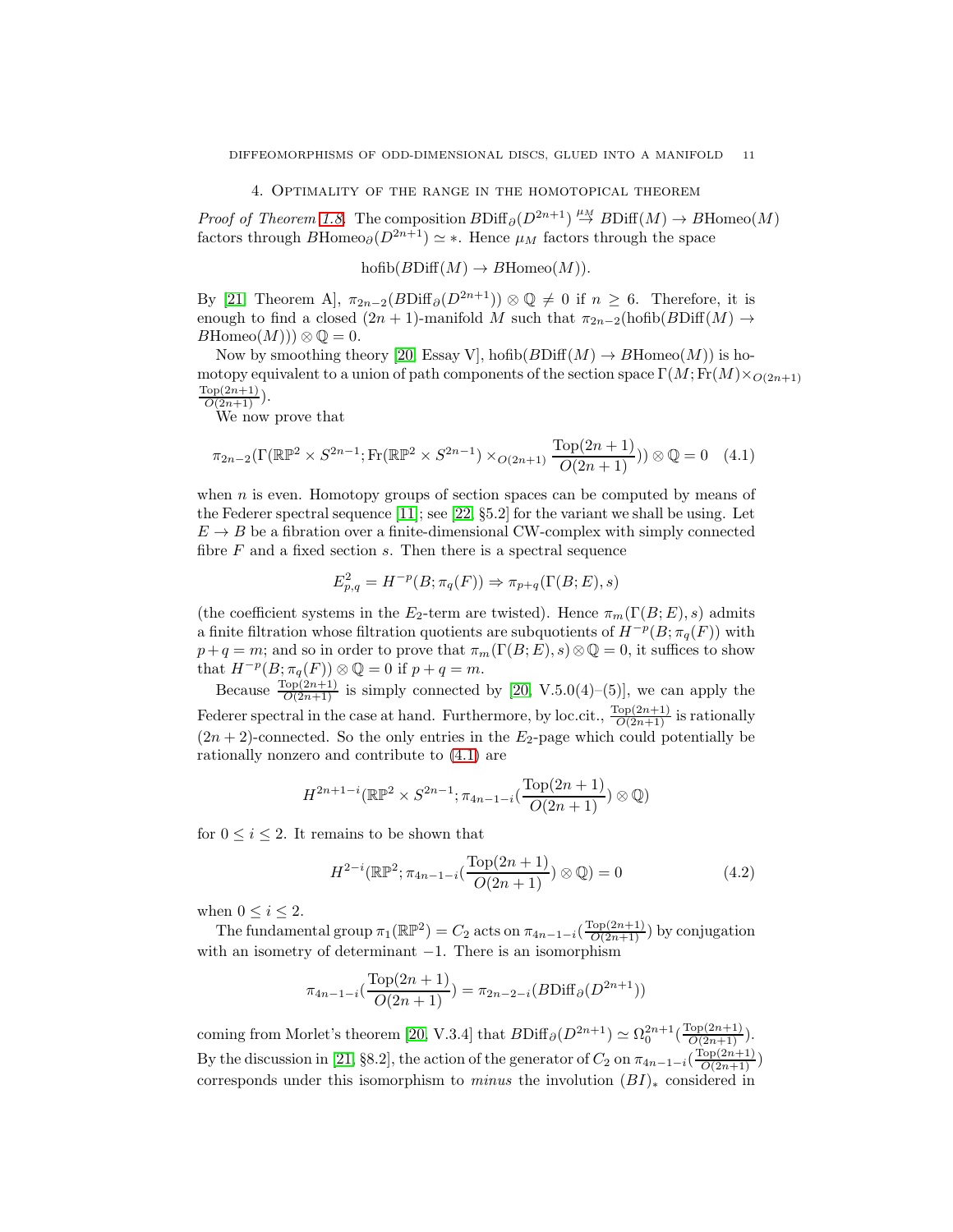the proof of Lemma [2.18](#page-6-1) above. By [\[21,](#page-12-0) Corollary 8.4], we therefore have, for even  $n.$  that

$$
\pi_{4n-1}(\frac{\text{Top}(2n+1)}{O(2n+1)}) \otimes \mathbb{Q} = \mathbb{Q}^+,
$$

$$
\pi_{4n-2}(\frac{\text{Top}(2n+1)}{O(2n+1)}) \otimes \mathbb{Q} = 0
$$

and

$$
\pi_{4n-3}(\frac{\operatorname{Top}(2n+1)}{O(2n+1)})\otimes\mathbb{Q}=\mathbb{Q}^-
$$

as  $C_2$ -modules. Since  $H^2(\mathbb{RP}^2;\mathbb{Q}^+) = H^0(\mathbb{RP}^2;\mathbb{Q}^-) = 0$ , we obtain [\(4.2\)](#page-10-1), which concludes the proof.

**REFERENCES** 

- <span id="page-11-7"></span>[1] B. Badzioch, W. Dorabiała, J. R. Klein, and B. Williams. Equivalence of higher torsion invariants. Adv. Math., 226(3):2192–2232, 2011.
- <span id="page-11-11"></span>[2] B. Badzioch, W. Dorabiała, and B. Williams. Smooth parametrized torsion: a manifold approach. Adv. Math., 221(2):660–680, 2009.
- <span id="page-11-10"></span>[3] J. C. Becker and D. H. Gottlieb. Transfer maps for fibrations and duality. Compositio Math., 33(2):107–133, 1976.
- <span id="page-11-17"></span>[4] James C. Becker and Reinhard E. Schultz. Axioms for bundle transfers and traces. Math. Z., 227(4):583–605, 1998.
- <span id="page-11-12"></span>[5] A. Borel. Stable real cohomology of arithmetic groups. Ann. Sci. Ecole Norm. Sup.  $(4)$ , 7:235–272 (1975), 1974.
- <span id="page-11-14"></span>[6] B. Botvinnik and N. Perlmutter. Stable moduli spaces of high-dimensional handlebodies. J. Topol., 10(1):101–163, 2017.
- <span id="page-11-4"></span>[7] Jean Cerf. Sur les difféomorphismes de la sphère de dimension trois (Γ $_4 = 0$ ). Lecture Notes in Mathematics, No. 53. Springer-Verlag, Berlin-New York, 1968.
- <span id="page-11-5"></span>[8] Jean Cerf. La stratification naturelle des espaces de fonctions différentiables réelles et le théorème de la pseudo-isotopie. Inst. Hautes Études Sci. Publ. Math., (39):5–173, 1970.
- <span id="page-11-9"></span>[9] W. Dwyer, M. Weiss, and B. Williams. A parametrized index theorem for the algebraic K-theory Euler class. Acta Math., 190(1):1–104, 2003.
- <span id="page-11-0"></span>[10] F. T. Farrell and W. C. Hsiang. On the rational homotopy groups of the diffeomorphism groups of discs, spheres and aspherical manifolds. In Algebraic and geometric topology (Proc. Sympos. Pure Math., Stanford Univ., Stanford, Calif., 1976), Part 1, Proc. Sympos. Pure Math., XXXII, pages 325–337. Amer. Math. Soc., Providence, R.I., 1978.
- <span id="page-11-18"></span>[11] Herbert Federer. A study of function spaces by spectral sequences. Trans. Amer. Math. Soc., 82:340–361, 1956.
- <span id="page-11-16"></span>[12] Sø ren Galatius, Ulrike Tillmann, Ib Madsen, and Michael Weiss. The homotopy type of the cobordism category. Acta Math., 202(2):195–239, 2009.
- <span id="page-11-15"></span>[13] Josh Genauer. Cobordism categories of manifolds with corners. Trans. Amer. Math. Soc., 364(1):519–550, 2012.
- <span id="page-11-2"></span>[14] Allen Hatcher and John Wagoner. Pseudo-isotopies of compact manifolds. Astérisque, No. 6. Société Mathématique de France, Paris, 1973. With English and French prefaces.
- <span id="page-11-3"></span><span id="page-11-1"></span>[15] K. Igusa. The stability theorem for smooth pseudoisotopies.  $K$ -Theory, 2(1-2):vi+355, 1988.
- [16] K. Igusa. Higher Franz-Reidemeister torsion, volume 31 of AMS/IP Studies in Advanced Mathematics. American Mathematical Society, Providence, RI; International Press, Somerville, MA, 2002.
- <span id="page-11-13"></span>[17] K. Igusa. Higher complex torsion and the framing principle. Mem. Amer. Math. Soc., 177(835):xiv+94, 2005.
- <span id="page-11-8"></span>[18] K. Igusa. Axioms for higher torsion invariants of smooth bundles. J. Topol., 1(1):159–186, 2008.
- <span id="page-11-6"></span>[19] M. A. Kervaire and J. W. Milnor. Groups of homotopy spheres. I. Ann. of Math. (2), 77:504-537, 1963.